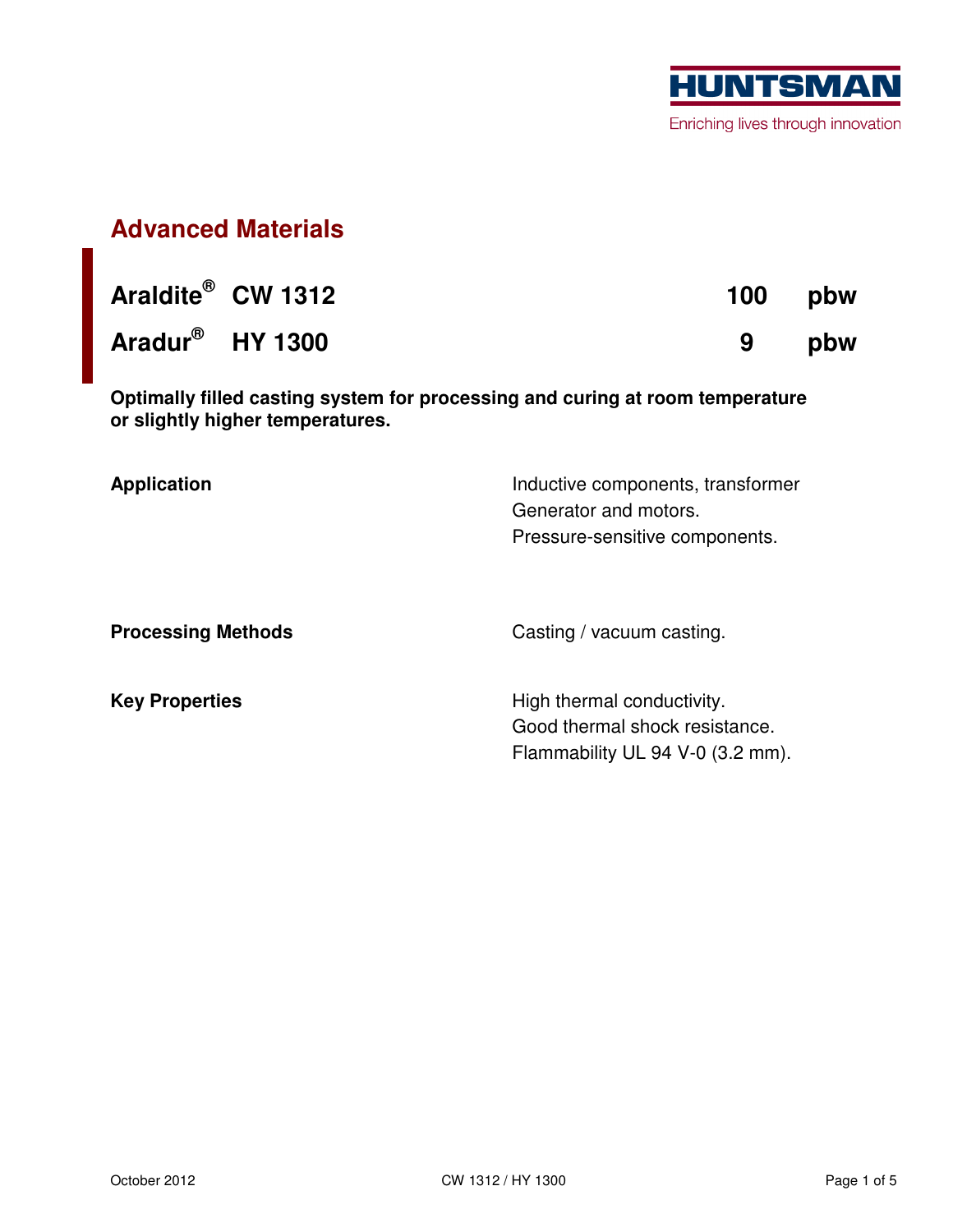# **Product Data (Guideline Values)**

#### **Araldite® CW 1312**

Modified, solvent free epoxy resin with inorganic filler.

| Viscosity at 25 ℃         | ISO 2884-1      | Pa <sup>*</sup> s | $15 - 22*$              |
|---------------------------|-----------------|-------------------|-------------------------|
| Specific Gravity at 25 °C | <b>ISO 2811</b> | q/cm <sup>3</sup> | 1.86                    |
| Appearance                | Visual          |                   | Beige viscous<br>paste* |

### **Aradur® HY 1300**

Formulated, medium viscosity polyamine hardener.

| Viscosity at 25 $\degree$ C | <b>ISO 12058</b> | mPa*s             | $150 - 190*$                |
|-----------------------------|------------------|-------------------|-----------------------------|
| Specific Gravity at 20 °C   | <b>ISO 2811</b>  | q/cm <sup>3</sup> | $0.990 - 1.005*$            |
| Appearance                  | Visual           |                   | Clear, yellowish<br>liquid* |

\*Specified range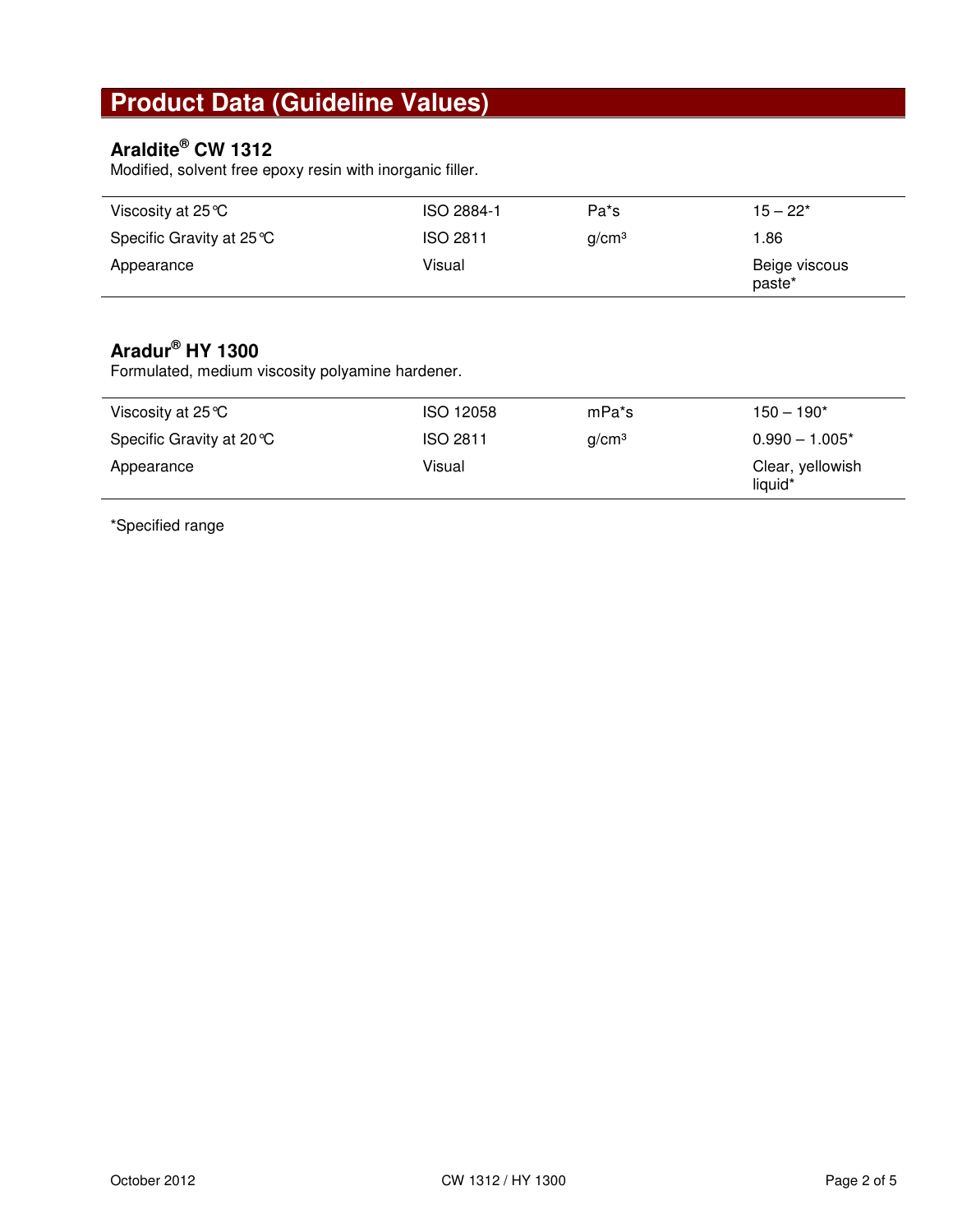### **Processing Data (Guideline Values)**

#### **Mix Ratio**

|         |          | Parts by weight | Parts by volume |
|---------|----------|-----------------|-----------------|
| CW 1312 | Resin    | 100             | 100             |
| HY 1300 | Hardener |                 | 16              |

#### **Gel Time, Viscosity and Curing**

| Mix Viscosity at 40 °C                                    | CW 1312/HY 1300 | Rheomat                           | mPa <sup>*</sup> s | 3500       |
|-----------------------------------------------------------|-----------------|-----------------------------------|--------------------|------------|
| Gel time at $60^{\circ}$ C                                |                 | Gelnorm                           | min                | 37         |
| Gel time at 80 $\degree$ C                                |                 | <b>ISO 9396</b>                   | min                | $12 - 16*$ |
| Pot life at $40^{\circ}$ C<br>(Time to reach 15000 mPa*s) |                 | Rheoma t                          | min                | 50         |
| <b>Standard Cure Cycle</b>                                |                 | 24 hours at RT + 6 hours at 60 °C |                    |            |
| Minimum Curing Cycle                                      |                 | 48 hours at $25^{\circ}$ C        |                    |            |

\*Specified range

### **Processing and Storage (Guideline Values)**

#### **Preparation**

CW 1312 contains fillers, which tend to settle over time. It is therefore recommended to carefully homogenize the complete contents of the container before use.

In the storage vessels of the production equipment, the pre-filled products should be stirred up from time to time to avoid sedimentation and irregular metering.

#### **Mixing**

The casting mix is best prepared by heating the resin up to  $40 - 50$  °C before stirring in the hardener. Brief degassing of the mix under  $5 - 10$  mbar vacuum improves the mixture homogeneity and enhances the dielectric properties of the castings.

#### **Curing**

To determine whether cross-linking has been carried to completion and the final properties are optimal, it is necessary to carry out relevant measurements on the actual object or to measure the glass transition temperature. Different gel and cure cycles in the customer's manufacturing process could lead to a different degree of crosslinking and thus a different glass transition temperature.

#### **Storage Conditions**

Store the components in a dry place according to the storage conditions stated on the label in tightly sealed original containers. Under these conditions, the shelf life will correspond to the expiry date stated on the label. After this date, the product may be processed only after reanalysis. Partly emptied containers should be tightly closed immediately after use.

For information on waste disposal and hazardous products of decomposition in the event of a fire, refer to the Material Safety Data Sheets (MSDS) for these particular products.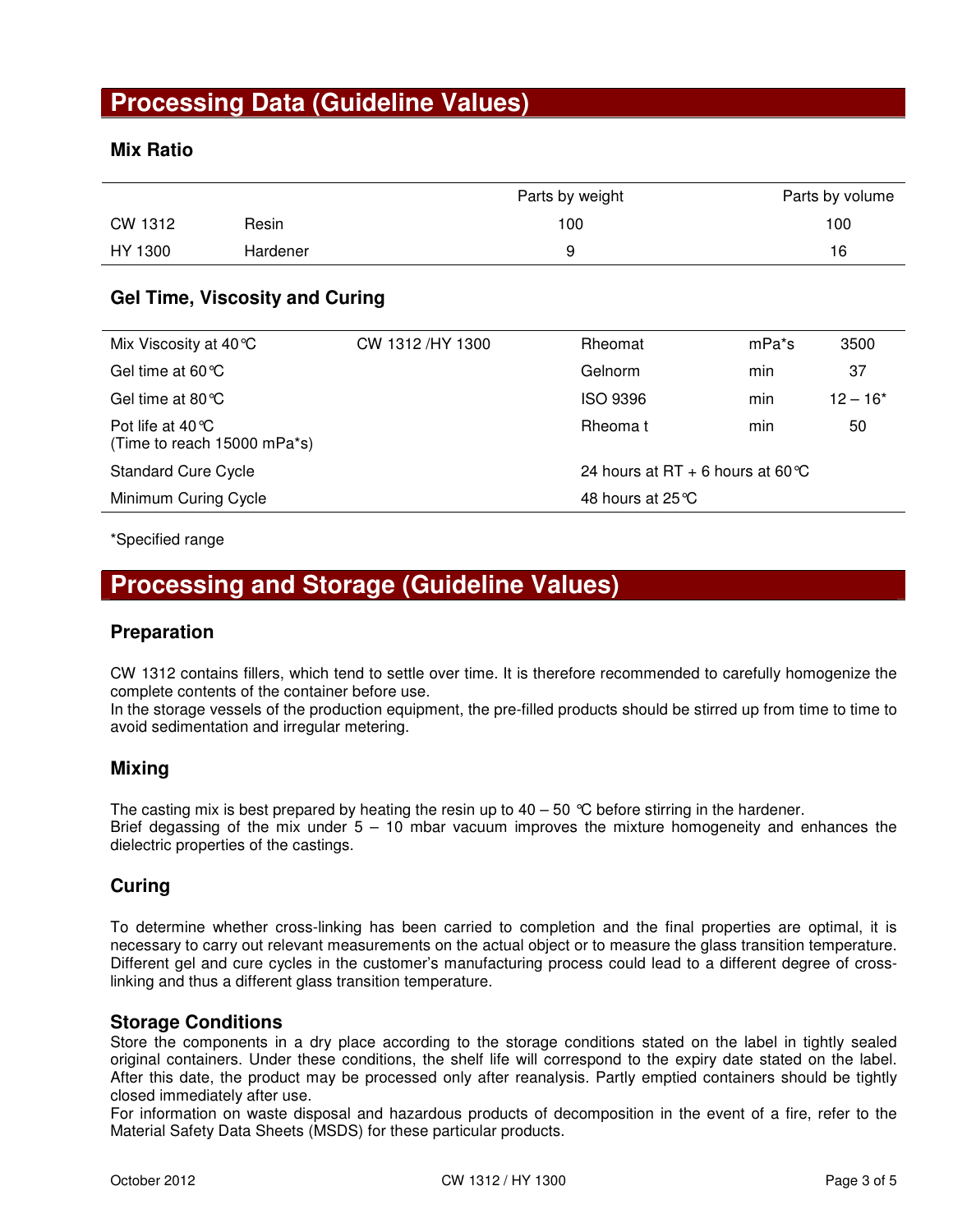# **Mechanical and Physical Properties (Guideline Values)**

| Glass transition temperature                | ISO 6721         | $\mathcal{C}$ |              | 21             |
|---------------------------------------------|------------------|---------------|--------------|----------------|
| Modulus in Torsion G' at RT                 | ISO 6721         | <b>MPa</b>    |              | 100            |
| <b>Thermal Class</b>                        | IEC 60085        |               |              | B              |
| Tensile modulus                             | <b>ISO 527</b>   | MPa           |              | 75             |
| Tensile strength                            | <b>ISO 527</b>   | MPa           |              | 5              |
| Elongation at break                         | <b>ISO 527</b>   | $\%$          |              | 12             |
| <b>Flexural Strength</b>                    | <b>ISO 178</b>   | <b>MPa</b>    |              | 6              |
| Thermal linear coefficient                  | ISO 11359-2      |               |              |                |
| Alpha 1<br>Alpha 2                          |                  | ppm/K         |              | 32<br>140      |
| Thermal conductivity                        | ISO 8894-1       | W/mK          |              | 1.1            |
| <b>Hardness</b>                             | <b>DIN 53505</b> | Shore D       |              | 57             |
| Flammability                                | <b>UL 94</b>     |               | File E96722* | $V-0$ (3.2 mm) |
| Water absorption                            | <b>ISO 62</b>    |               |              |                |
| 1 day at 23 $\degree$ C<br>30 min at 100 °C |                  | % by wt.      |              | 0.34<br>0.39   |

Determined on standard test specimen at 23°C. Cured for 24h/RT + 6h/60°C.

# **Electrical Properties (Guideline Values)**

Determined on standard test specimen at 23°C. Cured for 24h/RT + 6h/60°C.

| Dielectric strength (2 mm specimen)                 | IEC 60243-1 | kV/mm       | 15        |
|-----------------------------------------------------|-------------|-------------|-----------|
| Dielectric loss factor (tan $\delta$ , 50Hz, 25 °C) | IEC 60250   | %           | 18        |
| Dielectric constant (er, 50Hz, 25 °C)               | IEC 60250   |             | 8         |
| Volume resistivity ( $\rho$ , 25 °C)                | IEC 60093   | $\Omega$ cm | $10^{11}$ |
| Tracking resistance CTI                             | IEC 60112   | grade       | >600      |
| Electrolytic corrosion                              | IEC 60426   | grade       | $A-1.2$   |
|                                                     |             |             |           |